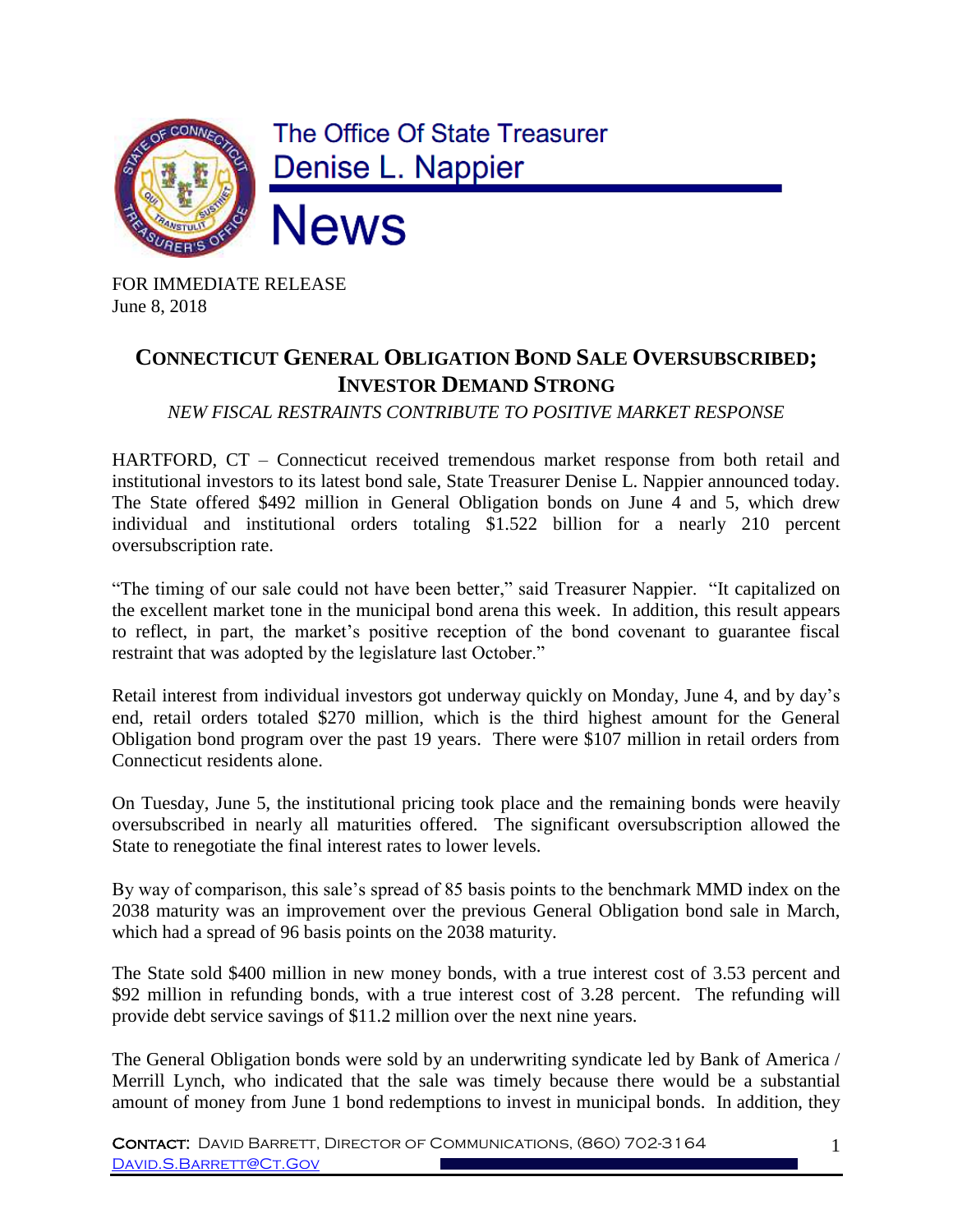mentioned that because retail investors took more than half the bonds, there was not as much left over for institutional investors, which "fueled the fires" for those investors to come in at lower spreads.

Of note, these bonds are the first to include a bond covenant that commits the State to four distinct financial measures adopted by the General Assembly to better manage the State's fiscal affairs. The bond covenant includes a pledge that the State will address its long-term liabilities, rein in spending and borrowing, and rebuild its Budget Reserve Fund.

The covenant prohibits the State from altering the four caps and prevents changes to the formula that establishes the State's debt limit for five years from issuance of the bonds, except in cases where the Governor has declared an emergency and three-fifths of each chamber of the General Assembly votes in support of a change to any cap for that year.

"The concrete actions that the State is taking to strengthen our reserve fund and bring our spending and borrowing practices within our means go right to the heart of what rating agencies have been saying for some time. I am pleased that the marketplace is listening, and responding," said Treasurer Nappier.

She added, "This successful sale also should allay concerns that the State's contract assistance to Hartford might be a disincentive to investors. Investing in Connecticut remains attractive to investors."

In advance of the sale, all four of the bond rating agencies reaffirmed the State's current bond ratings as follows: "A1" by Moody's Investors Service with stable outlook; "A" by S&P Global with stable outlook; "A+" by Fitch Ratings with stable outlook; and "AA-" by Kroll Bond Ratings with negative outlook.

Of the \$400 million in new money bonds, more than half will provide funding for school construction projects. The remaining funds will be used for grants-in-aid to towns, economic development, brownfield remediation, general capital improvements and the clean water and drinking water programs.

The bonds are scheduled to close on June 20, 2018. Disclosure counsel are Day Pitney LLP and Soeder & Associates. Tax counsel are Robinson & Cole and Soeder and Associates. Financial advisors are Acacia Financial Group, Inc. and PFM Financial Advisors LLC.

## *Treasurer Nappier's Debt Refinancing Program*

The Treasurer's Office has refinanced or defeased \$14.1 billion in bonds through the execution of 84 separate financing transactions since Treasurer Nappier took office in January 1999. Total refunding savings on such bond sales now exceeds \$1.2 billion. These transactions involved each of the State's bonding programs, including General Obligation bonds, Special Tax Obligation bonds for transportation infrastructure, Clean Water Fund bonds, University of Connecticut bonds, Bradley Airport bonds, and other bonding programs.